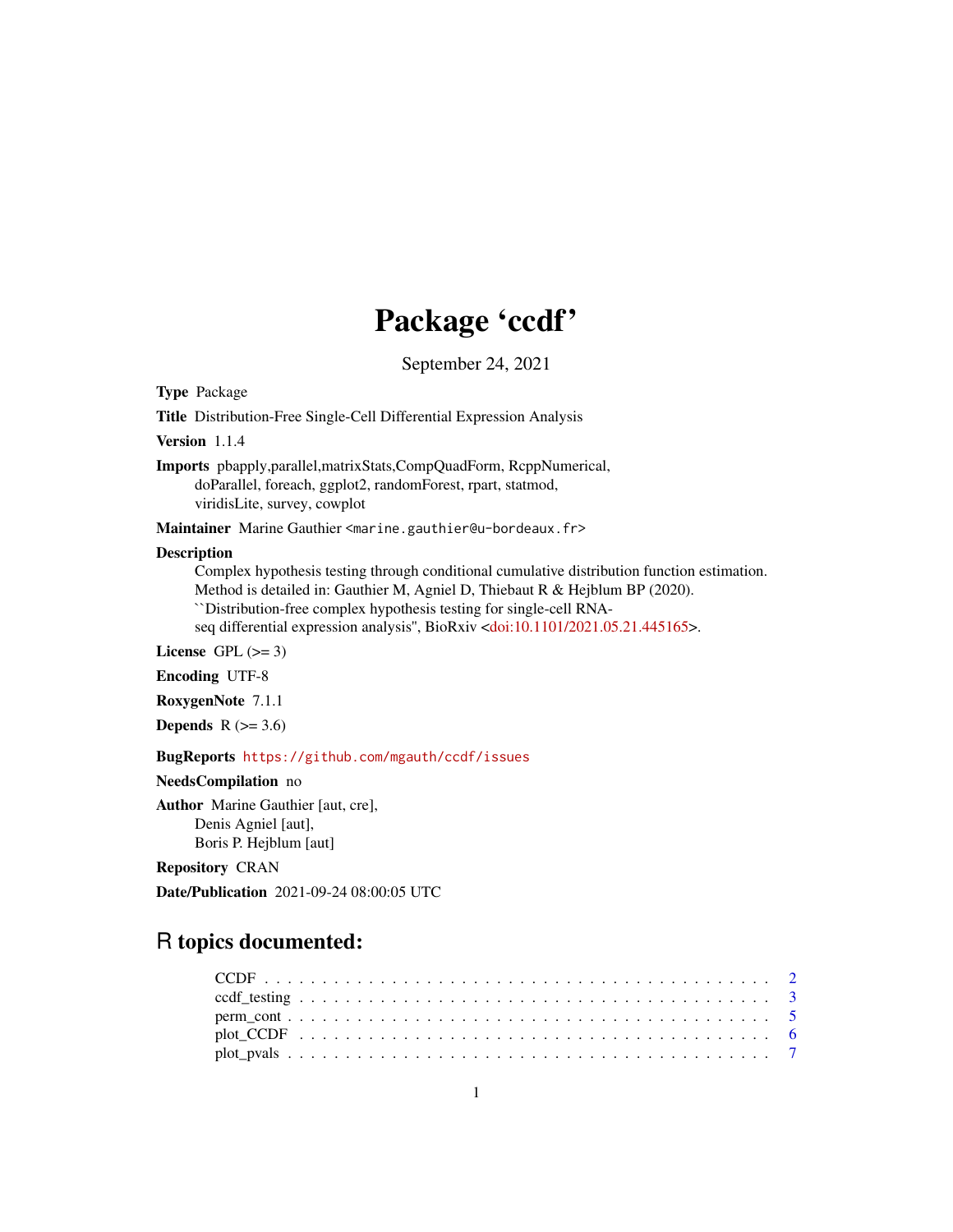<span id="page-1-0"></span>

| Index |  |  |  |  |  |  |  |  |  |  |  |  |  |  |  |  |  |  |  |  |  |
|-------|--|--|--|--|--|--|--|--|--|--|--|--|--|--|--|--|--|--|--|--|--|

CCDF *Function to compute (un)conditional cumulative distribution function (CDF), used by plot\_CCDF function.*

#### Description

Function to compute (un)conditional cumulative distribution function (CDF), used by plot\_CCDF function.

#### Usage

```
CCDF(
 Y,
 X,
 Z = NULL,method = c("linear regression", "logistic regression", "RF"),
 fast = TRUE,space_y = FALSE,number_y = length(Y))
```

| Y          | a numeric vector of size n containing the preprocessed expressions from n sam-<br>ples (or cells).                                                                                                                                                         |
|------------|------------------------------------------------------------------------------------------------------------------------------------------------------------------------------------------------------------------------------------------------------------|
| X          | a data frame containing numeric or factor vector(s) of size n containing the vari-<br>$able(s)$ to be tested (the condition(s) to be tested).                                                                                                              |
| Z          | a data frame containing numeric or factor vector(s) of size n containing the co-<br>$variate(s)$ .                                                                                                                                                         |
| method     | a character string indicating which method to use to compute the CCDF, ei-<br>ther 'linear regression', 'logistic regression' and 'permutations' or<br>'RF' for Random Forests. Default is 'linear regression' since it is the<br>method used in the test. |
| fast       | a logical flag indicating whether the fast implementation of logistic regression<br>should be used. Only if 'dist_permutations' is specified. Default is TRUE.                                                                                             |
| space_y    | a logical flag indicating whether the y thresholds are spaced. When space_y<br>is TRUE, a regular sequence between the minimum and the maximum of the<br>observations is used. Default is FALSE.                                                           |
| $number_v$ | an integer value indicating the number of y thresholds (and therefore the number<br>of regressions) to perform the test. Default is length(Y).                                                                                                             |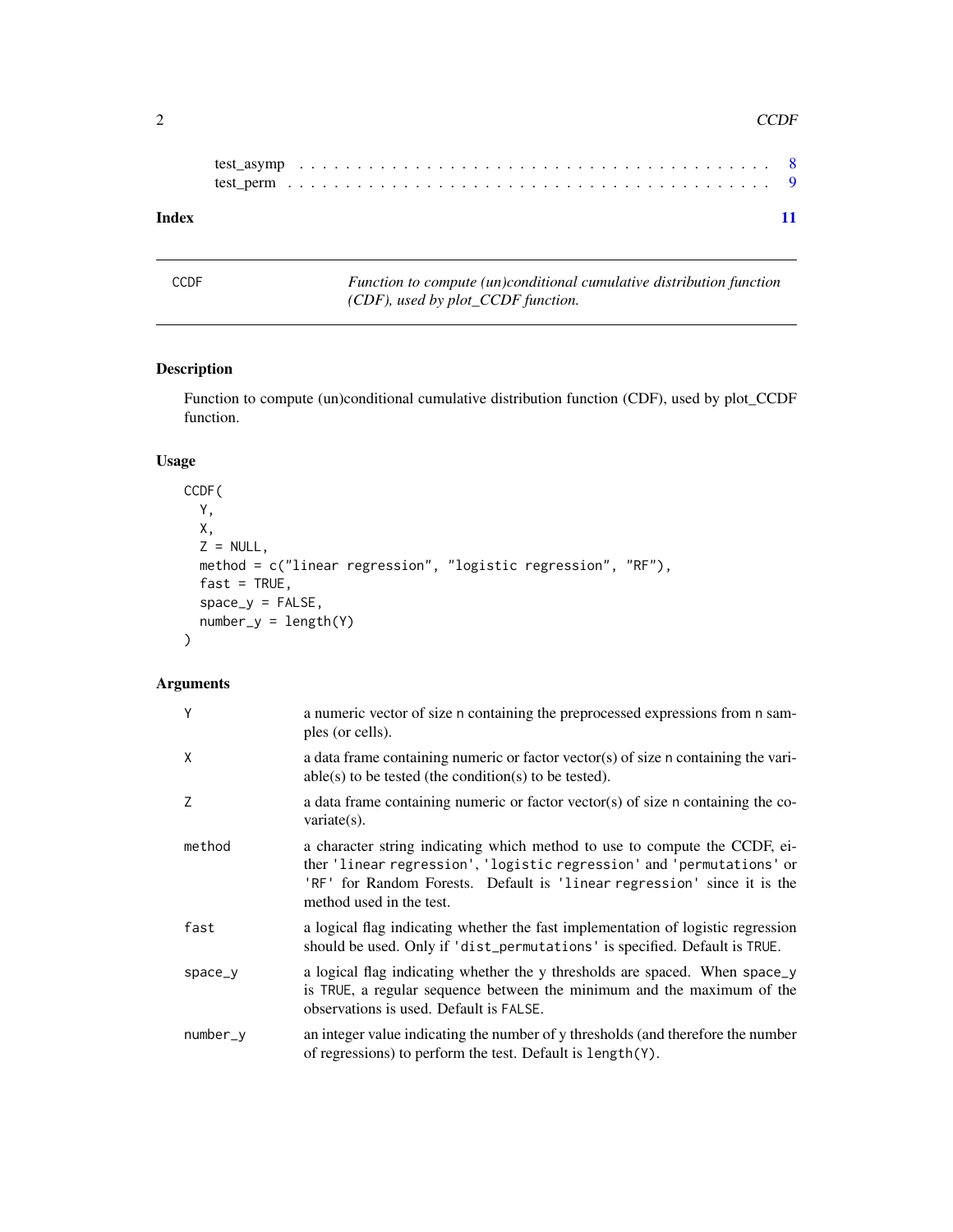#### <span id="page-2-0"></span>ccdf\_testing 3

#### Value

A list with the following elements:

- cdf: a vector of the cumulative distribution function of a given gene.
- ccdf: a vector of the conditional cumulative distribution function of a given gene, computed given X. Only if Z is NULL.
- ccdf\_nox: a vector of the conditional cumulative distribution function of a given gene, computed given Z only (i.e. X is ignored.). Only if Z is not NULL.
- ccdf\_x: a vector of the conditional cumulative distribution function of a given gene, computed given X and Z. Only if Z is not NULL.
- y\_sort: a vector of the sorted expression points at which the CDF and the CCDFs are calculated.
- x\_sort: a vector of the variables associated with y\_sort.
- z\_sort: a vector of the covariates associated with y\_sort. Only if Z is not NULL.

#### Examples

```
X \leq -a s. factor(rbinom(n=100, size = 1, prob = 0.5))
Y \leftarrow ((X==1)*rnorm(n = 50, 0, 1)) + ((X==0)*rnorm(n = 50, 0.5, 1))res <- CCDF(Y,data.frame(X=X),method="linear regression")
```

| ccdf_testing |  |                                            | Main function to perform complex hypothesis testing using |  |
|--------------|--|--------------------------------------------|-----------------------------------------------------------|--|
|              |  | ( <i>un</i> )conditional independence test |                                                           |  |

#### Description

Main function to perform complex hypothesis testing using (un)conditional independence test

#### Usage

```
ccdf_testing(
  exprmat = NULL,variable2test = NULL,
  covariate = NULL,
  distance = c("L2", "L1", "L_sum"),test = c("asymptotic", "permutations", "dist_permutations"),
  method = c("linear regression", "logistic regression", "RF"),
  fast = TRUE,
  n_{perm} = 100,
  n_perm_adaptive = c(100, 150, 250, 500),
  thresholds = c(0.1, 0.05, 0.01),
  parallel = TRUE,
  n_cpus = NULL,
```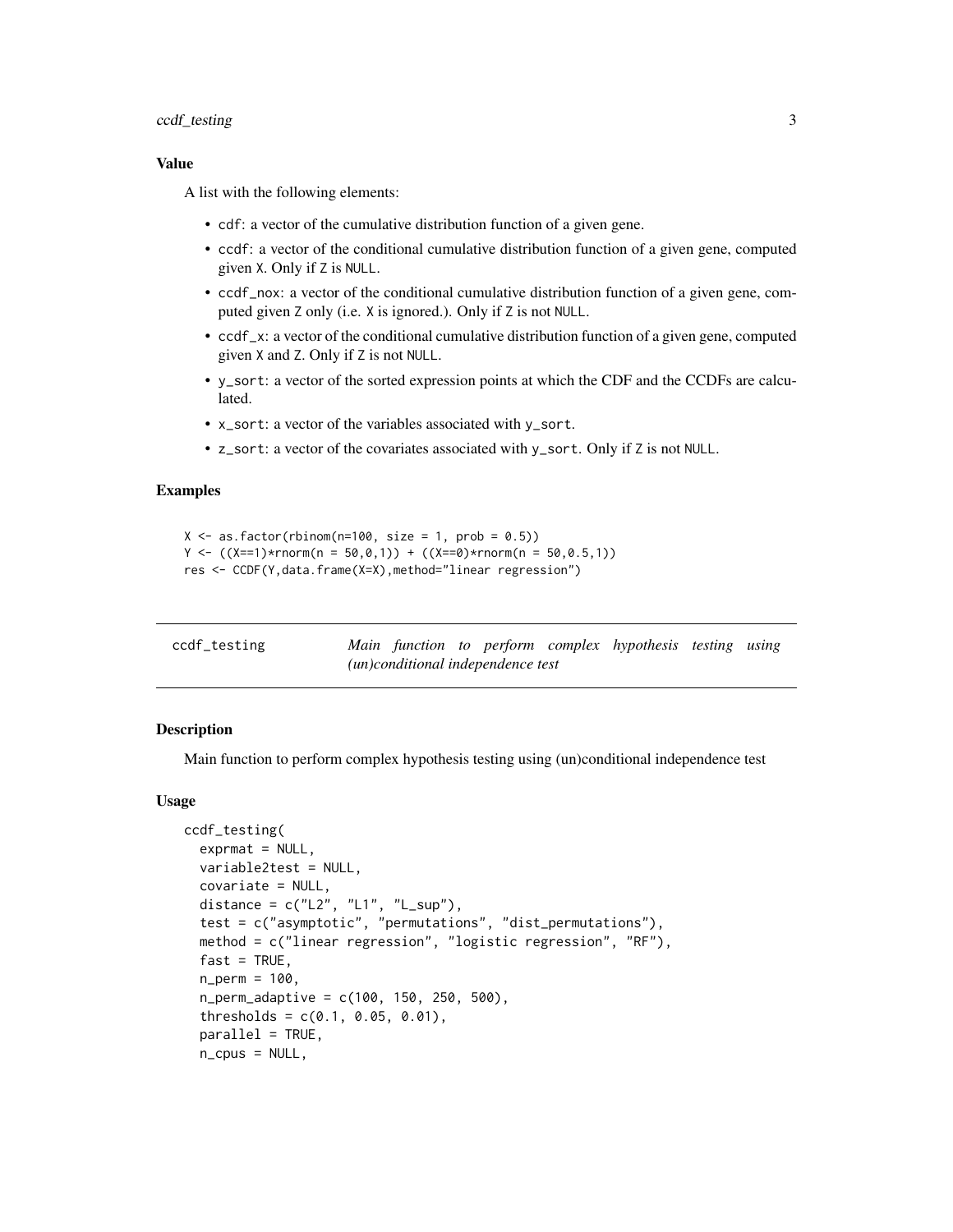```
adaptive = FALSE,
 space_y = FALSE,
 number_y = ncol(expmat)\lambda
```

| exprmat         | a data frame of size G x n containing the preprocessed expressions from n sam-<br>ples (or cells) for G genes. Default is NULL.                                                                                                                                    |
|-----------------|--------------------------------------------------------------------------------------------------------------------------------------------------------------------------------------------------------------------------------------------------------------------|
| variable2test   | a data frame of numeric or factor vector(s) of size n containing the variable(s) to<br>be tested (the condition(s))                                                                                                                                                |
| covariate       | a data frame of numeric or factor vector(s) of size n containing the covariate(s)                                                                                                                                                                                  |
| distance        | a character string indicating which distance to use to compute the test, either<br>'L2', 'L1' or 'L_sup', when method is 'dist_permutations', Default is<br>'L2'.                                                                                                  |
| test            | a character string indicating which method to use to compute the test, either<br>'asymptotic', 'permutations' or 'dist_permutations'. 'dist_permutations'<br>allows to compute the distance between the CDF and the CCDF or two CCDFs.<br>Default is 'asymptotic'. |
| method          | a character string indicating which method to use to compute the CCDF, ei-<br>ther 'linear regression', 'logistic regression' and 'permutations' or<br>'RF' for Random Forests. Default is 'linear regression' since it is the<br>method used in the test.         |
| fast            | a logical flag indicating whether the fast implementation of logistic regression<br>should be used. Only if 'dist_permutations' is specified. Default is TRUE.                                                                                                     |
| n_perm          | the number of permutations. Default is 100.                                                                                                                                                                                                                        |
| n_perm_adaptive |                                                                                                                                                                                                                                                                    |
|                 | a vector of the increasing numbers of adaptive permutations when adaptive is<br>TRUE. length(n_perm_adaptive) should be equal to length(thresholds)+1.<br>Default is c(0.1,0.05,0.01).                                                                             |
| thresholds      | a vector of the decreasing thresholds to compute adaptive permutations when<br>adaptive is TRUE. length (thresholds) should be equal to length (n_perm_adaptive)-1.<br>Default is c(100, 150, 250, 500).                                                           |
| parallel        | a logical flag indicating whether parallel computation should be enabled. De-<br>fault is TRUE.                                                                                                                                                                    |
| n_cpus          | an integer indicating the number of cores to be used when parallel is TRUE.<br>Default is parallel:: detectCores()-1.                                                                                                                                              |
| adaptive        | a logical flag indicating whether adaptive permutations should be performed.<br>Default is FALSE.                                                                                                                                                                  |
| space_y         | a logical flag indicating whether the y thresholds are spaced. When space_y<br>is TRUE, a regular sequence between the minimum and the maximum of the<br>observations is used. Default is FALSE.                                                                   |
| number_y        | an integer value indicating the number of y thresholds (and therefore the number<br>of regressions) to perform the test. Default is ncol (exprmat).                                                                                                                |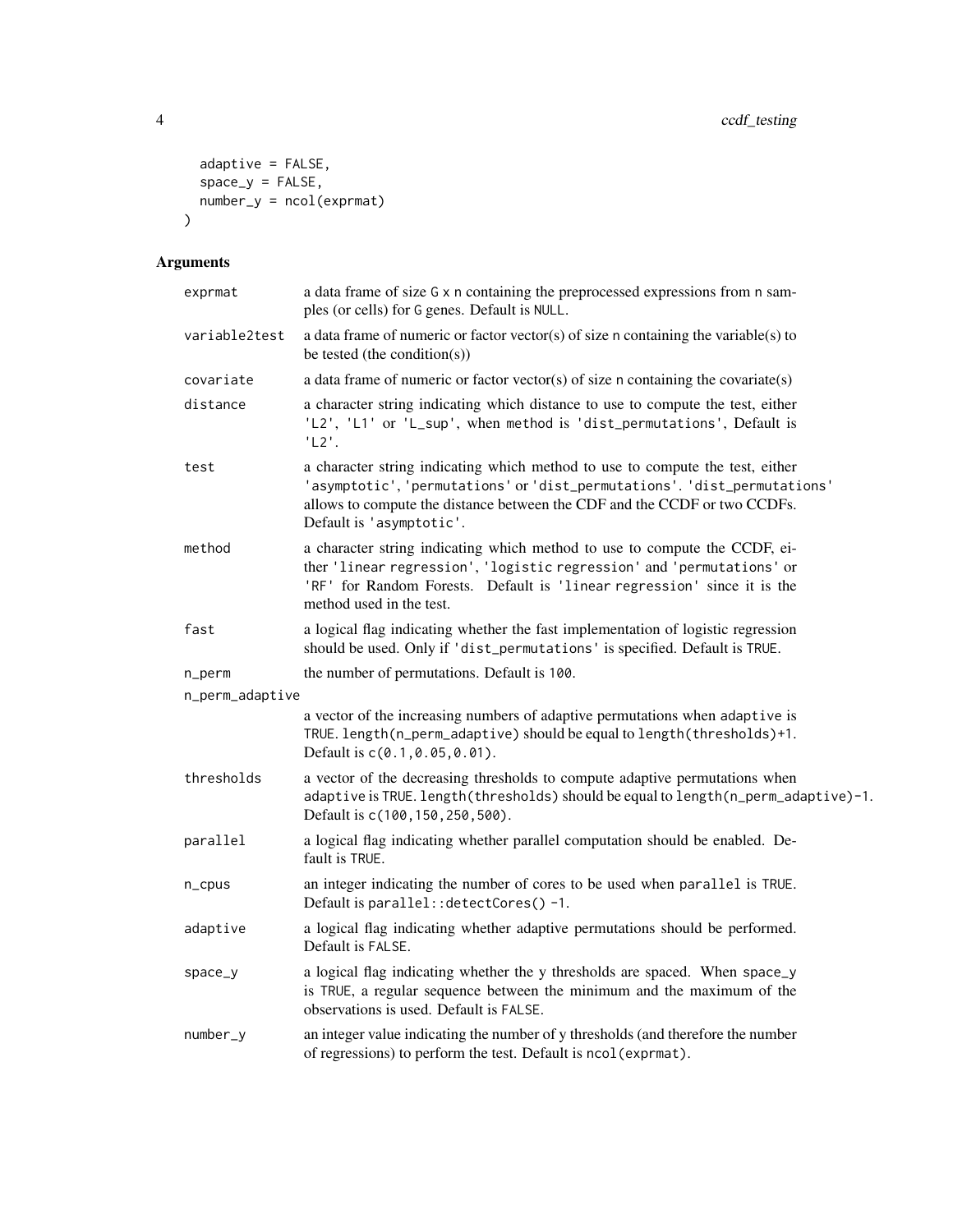#### <span id="page-4-0"></span>perm\_cont 5

#### Value

A list with the following elements:

- which\_test: a character string carrying forward the value of the 'which\_test' argument indicating which test was performed (either 'asymptotic','permutations','dist\_permutations').
- n\_perm: an integer carrying forward the value of the 'n\_perm' argument or 'n\_perm\_adaptive' indicating the number of permutations performed (NA if asymptotic test was performed).
- pval: computed p-values. A data frame with one raw for each gene, and with 2 columns: the first one 'raw\_pval' contains the raw p-values, the second one 'adj\_pval' contains the FDR adjusted p-values using Benjamini-Hochberg correction.

#### References

Gauthier M, Agniel D, Thiébaut R & Hejblum BP (2019). Distribution-free complex hypothesis testing for single-cell RNA-seq differential expression analysis, \*bioRxiv\* 445165. [DOI: 10.1101/2021.05.21.445165](https://doi.org/10.1101/2021.05.21.445165).

#### Examples

```
X \leq -a s. factor(rbinom(n=100, size = 1, prob = 0.5))
Y <- t(replicate(10, ((X==1)*rnorm(n = 50, 0, 1)) + ((X==0)*rnorm(n = 50, 0.5, 1))))res_asymp <- ccdf_testing(exprmat=data.frame(Y=Y),
variable2test=data.frame(X=X), test="asymptotic",
n_cpus=1)$pvals # asymptotic test
```
perm\_cont *Permutation procedure when Z is continuous*

#### Description

Permutation procedure when Z is continuous

#### Usage

perm\_cont(Y, X, Z)

| Y  | a numeric vector of size n containing the preprocessed expressions from n sam-<br>ples (or cells).         |
|----|------------------------------------------------------------------------------------------------------------|
| X  | a numeric or factor vector of size n containing the variable to be tested (the<br>condition to be tested). |
| Z. | a numeric vector of size n containing the covariate. Multiple variables are not<br>allowed.                |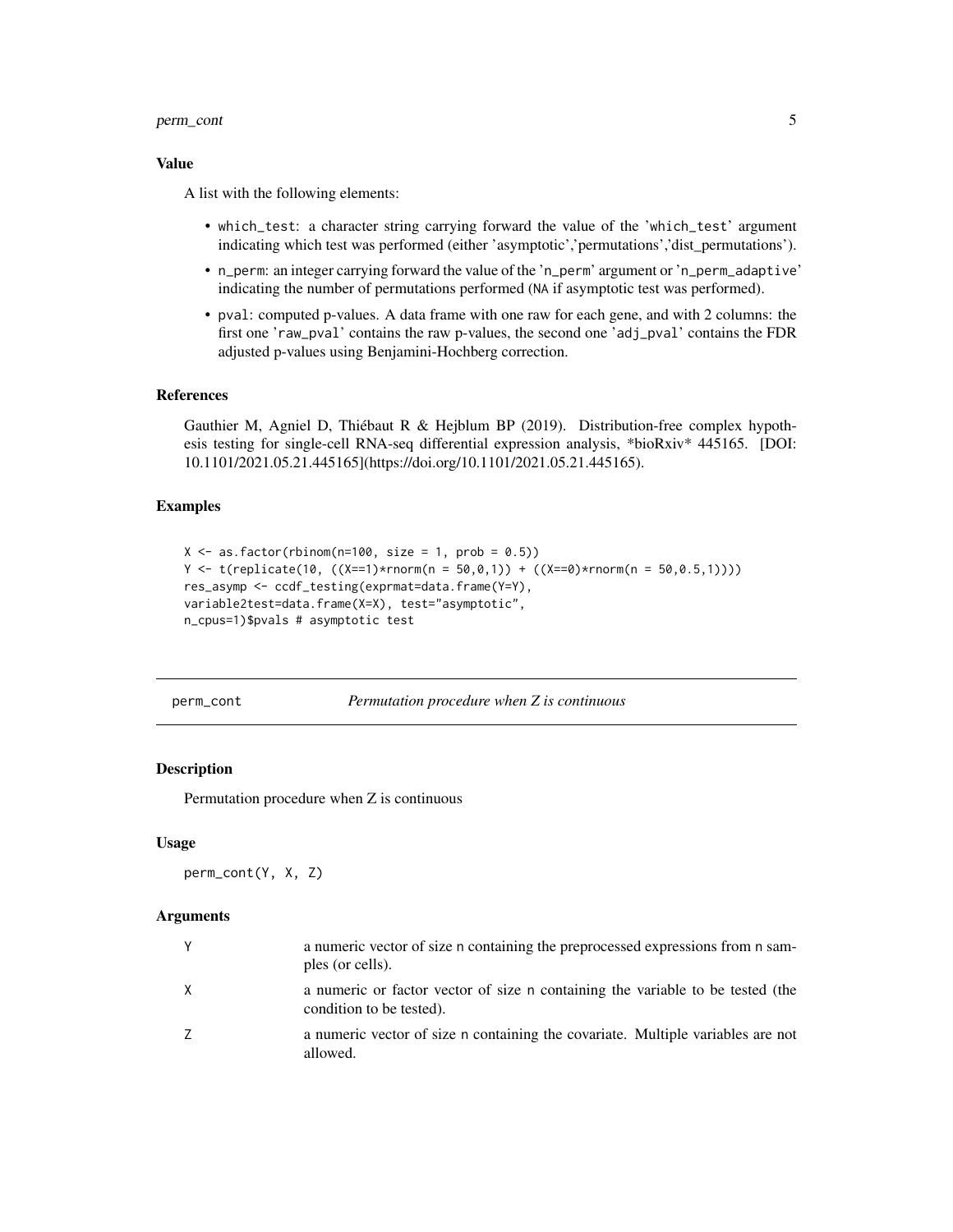#### <span id="page-5-0"></span>Value

X\_star a vector of permuted X.

#### Examples

```
if(interactive()){
X \leq - rbinom(n=100, size = 1, prob = 0.5)
Z <- rnorm(100,0,1)
Y \leftarrow ((X==1)*rnorm(n = 50, 0, 1)) + ((X==0)*rnorm(n = 50, 0.5, 1))res <- perm_cont(Y,X,Z)}
```
plot\_CCDF *Function to plot the CCDF according to the type of X et Z*

#### Description

Function to plot the CCDF according to the type of X et Z

#### Usage

```
plot_CCDF(
 Y,
 X,
 Z = NULL,method = "linear regression",
 fast = TRUE,space_y = FALSE,number_y = length(Y))
```

| Y      | a numeric vector of size n containing the preprocessed expressions from n sam-<br>ples (or cells).                                                                                                                                                         |
|--------|------------------------------------------------------------------------------------------------------------------------------------------------------------------------------------------------------------------------------------------------------------|
| X      | a numeric or factor vector of size n containing the variable to be tested (the<br>condition to be tested).                                                                                                                                                 |
|        | a numeric or factor vector of size n containing the covariate. Multiple variables<br>are not allowed.                                                                                                                                                      |
| method | a character string indicating which method to use to compute the CCDF, ei-<br>ther 'linear regression', 'logistic regression' and 'permutations' or<br>'RF' for Random Forests. Default is 'linear regression' since it is the<br>method used in the test. |
| fast   | a logical flag indicating whether the fast implementation of logistic regression<br>should be used. Only if 'dist_permutations' is specified. Default is TRUE.                                                                                             |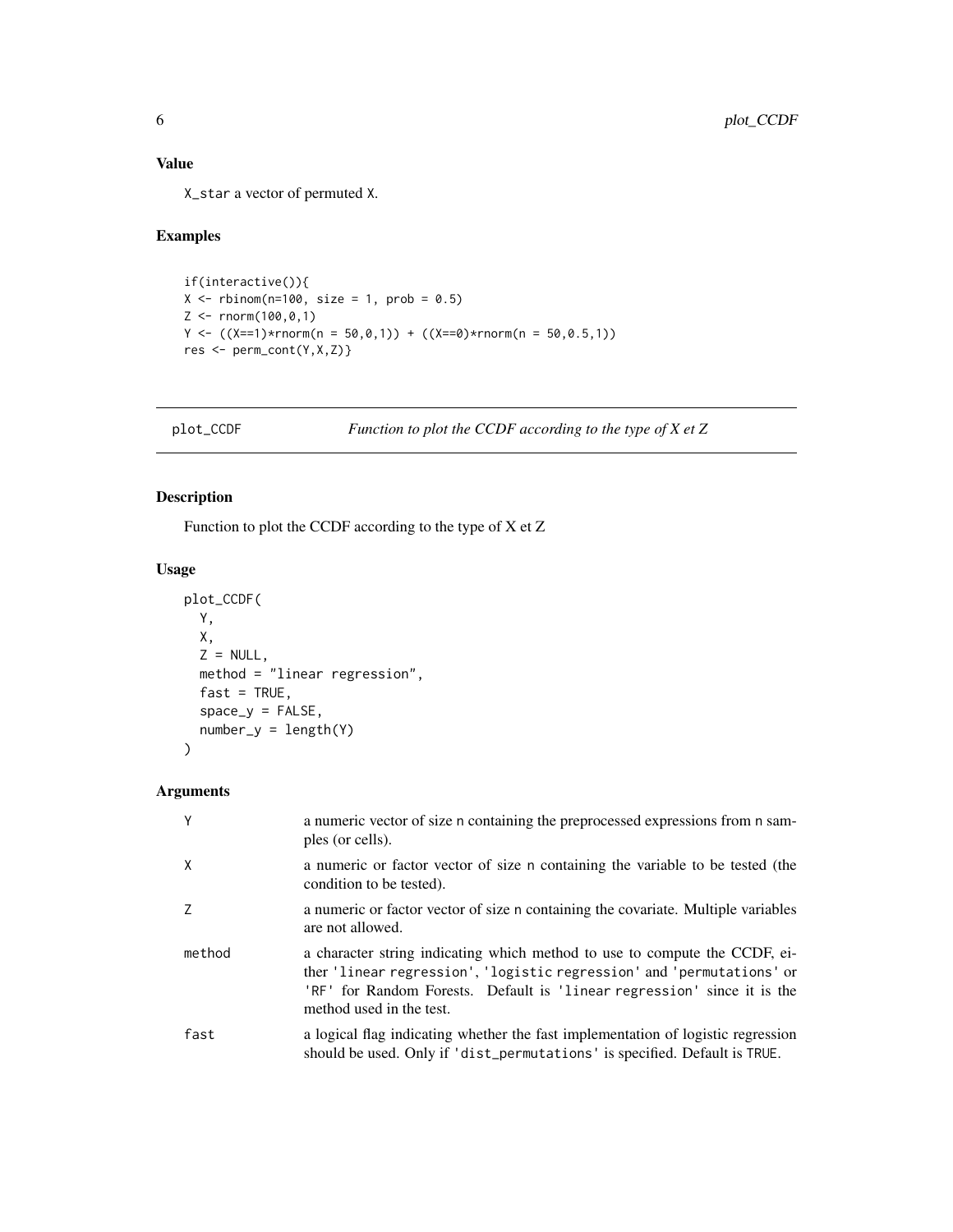#### <span id="page-6-0"></span>plot\_pvals 7

#### Value

a [ggplot](#page-0-0) object

#### Examples

```
X \leq -as.factor(rbinom(n=100, size = 1, prob = 0.5))
Y \leftarrow ((X==1)*rnorm(n = 50, 0, 1)) + ((X==0)*rnorm(n = 50, 0.5, 1))plot_CCDF(data.frame(Y=Y),data.frame(X=X),method="linear regression")
```
plot\_pvals *Plot of gene-wise p-values*

#### Description

This function prints the sorted exact p-values along with the Benjamini-Hochberg limit and the 5

#### Usage

plot\_pvals(pvals)

#### Arguments

pvals a vector of length n containing the raw p-values for each gene

#### Value

a plot of sorted gene-wise p-values

a [ggplot](#page-0-0) object

#### Examples

plot\_pvals(runif(100,0,1))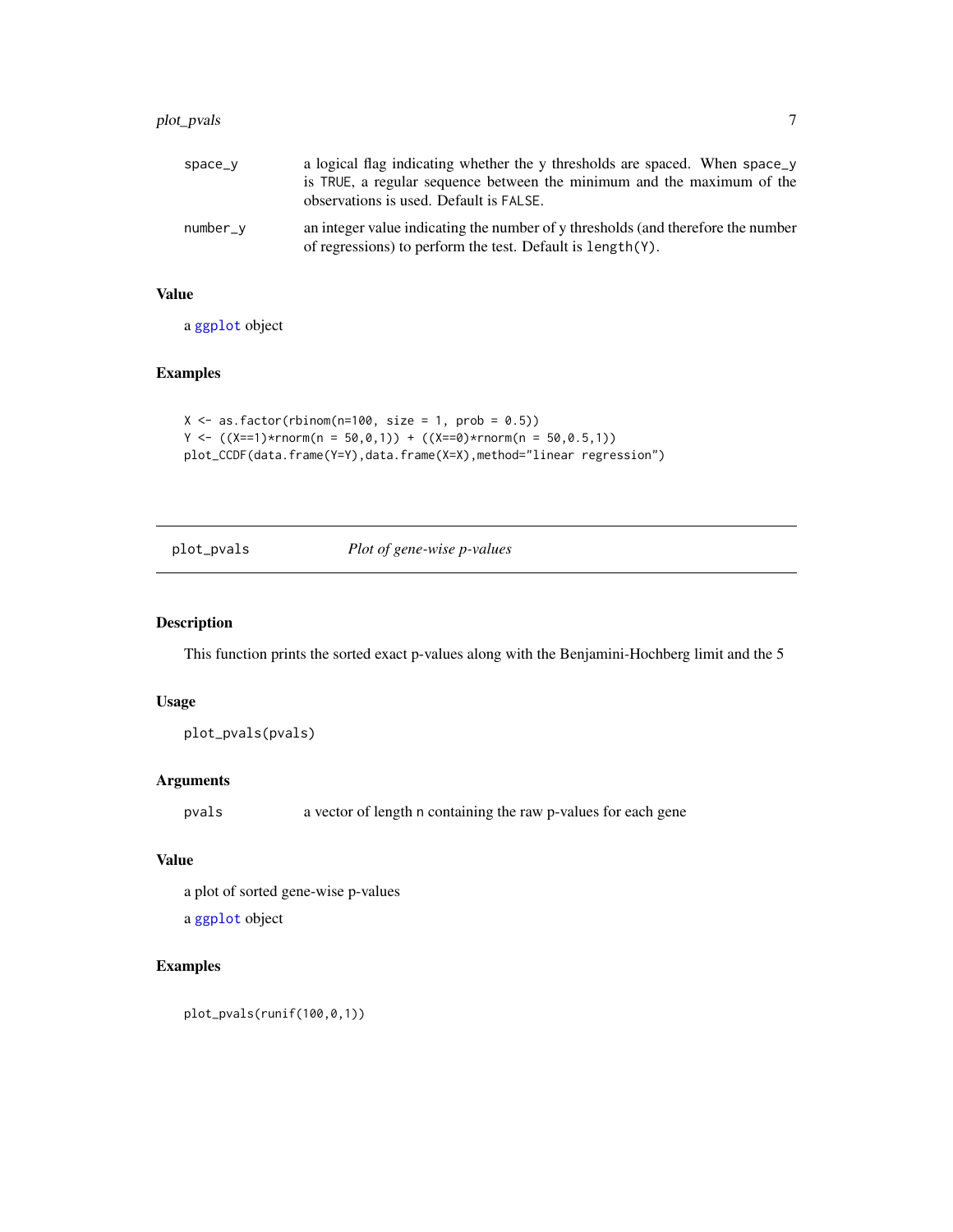<span id="page-7-0"></span>

#### Description

Asymptotic test

#### Usage

test\_asymp(Y, X, Z = NULL, space\_y = FALSE, number\_y = length(unique(Y)))

#### Arguments

| Y            | a numeric vector of size n containing the preprocessed expression for a given<br>gene from n samples (or cells).                                                                                 |
|--------------|--------------------------------------------------------------------------------------------------------------------------------------------------------------------------------------------------|
| $\mathsf{X}$ | a data frame of numeric or factor vector(s) of size n containing the variable(s) to<br>be tested (the condition(s))                                                                              |
| 7            | a data frame of numeric or factor vector(s) of size n containing the covariate(s)                                                                                                                |
| space_y      | a logical flag indicating whether the y thresholds are spaced. When space_y<br>is TRUE, a regular sequence between the minimum and the maximum of the<br>observations is used. Default is FALSE. |
| number_y     | an integer value indicating the number of y thresholds (and therefore the number<br>of regressions) to perform the test. Default is length(Y).                                                   |

#### Value

A data frame with the following elements:

- raw\_pval contains the raw p-values for a given gene.
- Stat contains the test statistic for a given gene.

### Examples

```
X \leftarrow as.factor(rbinom=100, size = 1, prob = 0.5)Y \leftarrow ((X==1)*rnorm(n = 50, 0, 1)) + ((X==0)*rnorm(n = 50, 0.5, 1))res_asymp <- test_asymp(Y,data.frame(X=X))
```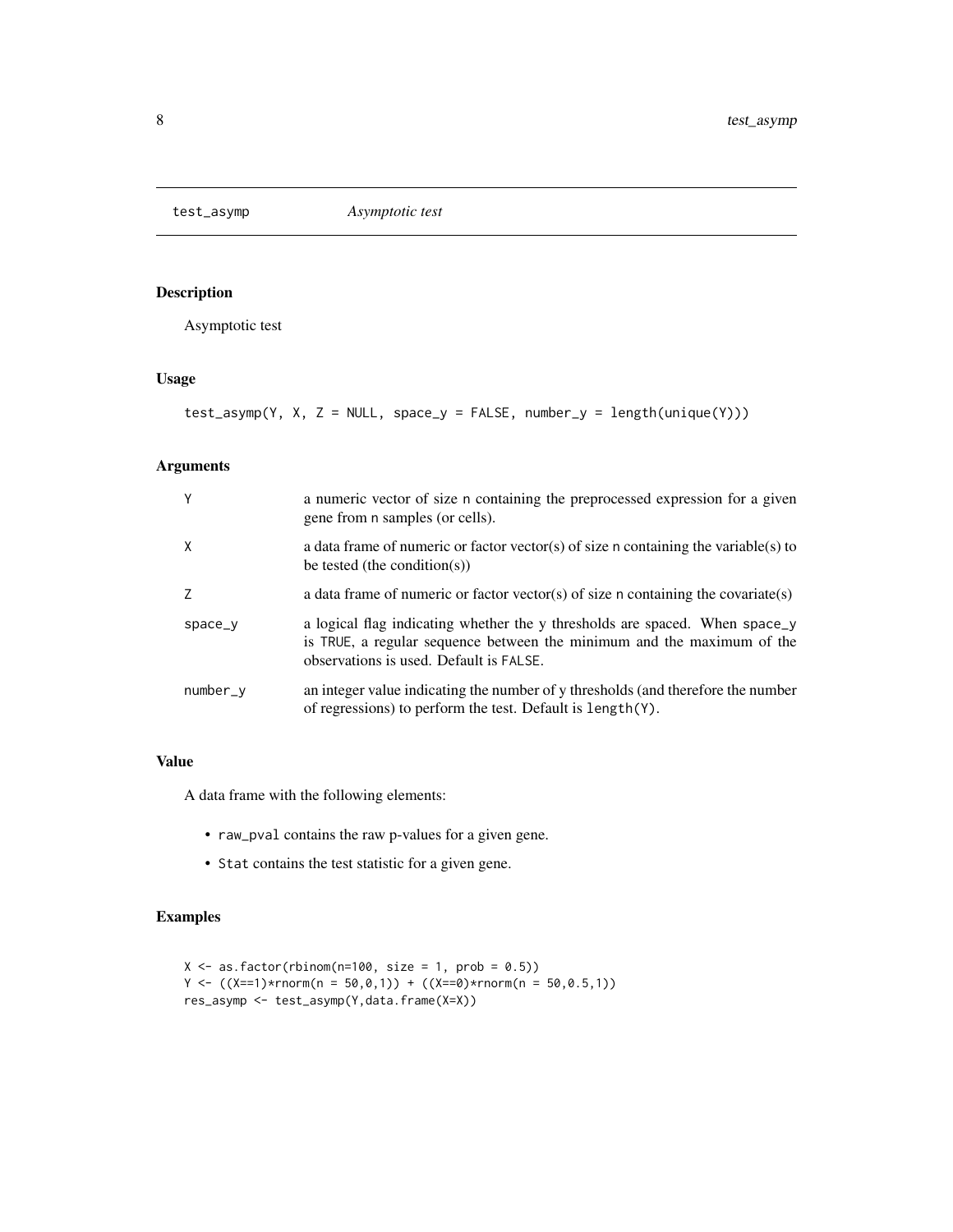#### <span id="page-8-0"></span>test\_perm *Permutation test*

#### Description

Permutation test

#### Usage

```
test_perm(
 Y,
 X,
 Z = NULL,n_perm = 100,
 parallel = FALSE,
 n_cpus = NULL,
 space_y = FALSE,number_y = length(Y))
```
#### Arguments

| Y         | a numeric vector of size n containing the preprocessed expression for a given<br>gene from n samples (or cells).                                                                                 |
|-----------|--------------------------------------------------------------------------------------------------------------------------------------------------------------------------------------------------|
| X         | a data frame of numeric or factor vector(s) of size n containing the variable(s) to<br>be tested (the condition(s)). Multiple variables are not allowed.                                         |
| Z         | a data frame of numeric or factor vector(s) of size n containing the covariate(s).<br>Multiple variables are not allowed.                                                                        |
| n_perm    | the number of permutations. Default is 100.                                                                                                                                                      |
| parallel  | a logical flag indicating whether parallel computation should be enabled. De-<br>fault is TRUE.                                                                                                  |
| $n$ _cpus | an integer indicating the number of cores to be used when parallel is TRUE.<br>Default is parallel:: detectCores()-1.                                                                            |
| space_y   | a logical flag indicating whether the y thresholds are spaced. When space_y<br>is TRUE, a regular sequence between the minimum and the maximum of the<br>observations is used. Default is FALSE. |
| number_y  | an integer value indicating the number of y thresholds (and therefore the number<br>of regressions) to perform the test. Default is length(Y).                                                   |

#### Value

A data frame with the following elements:

- score contains the test statistic for a given gene.
- raw\_pval contains the raw p-values for a given gene computed from n\_perm permutations.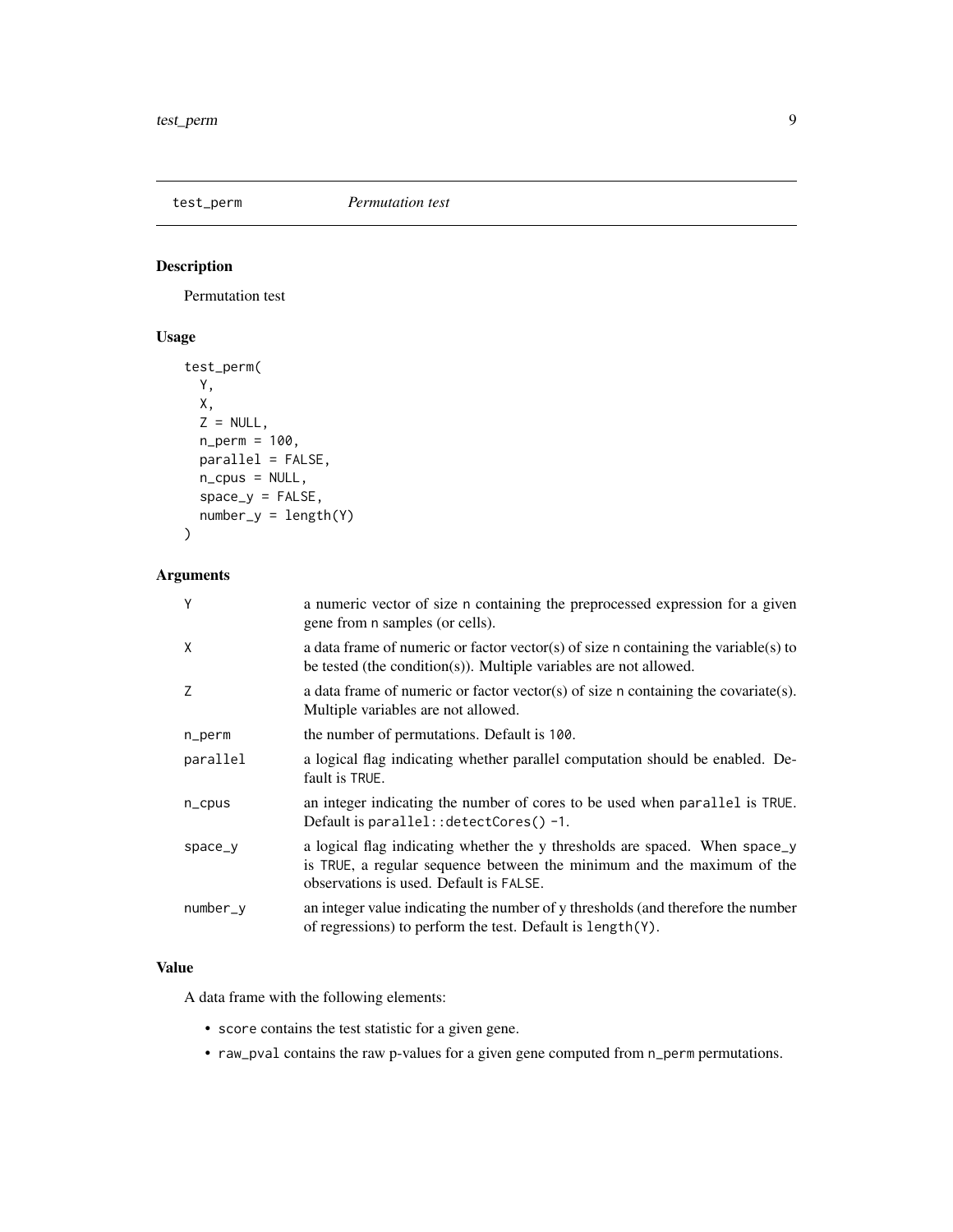## Examples

```
if(interactive()){
X \leq -a s.factor(rbinom{n=100}{s}, size = 1, prob = 0.5))
Y \leftarrow ((X==1)*rnorm(n = 50, 0, 1)) + ((X==0)*rnorm(n = 50, 0.5, 1))res_perm <- test_perm(Y,data.frame(X=X),n_perm=10)}
```